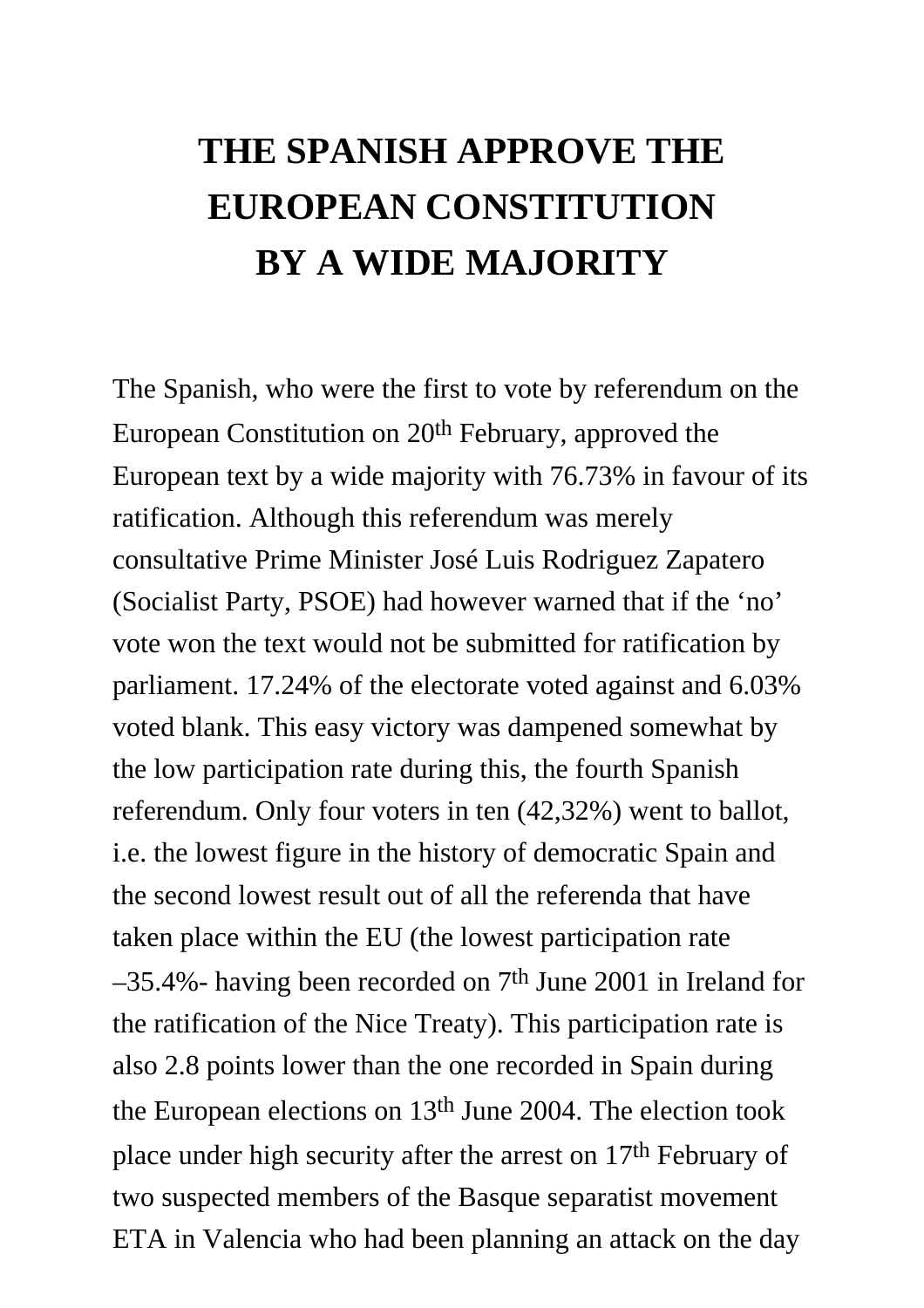of the referendum. One hundred and six thousand security agents were engaged for the occasion.

As during the previous referenda (adoption of the political reform enabling the democratisation of Spain on 15th December 1976, adoption of the Spanish Constitution on 6<sup>th</sup> December 1978 and on Spain remaining a NATO member on 12th March 1986) it was the Basque Country and Catalonia that had the lowest participation rates (38.74% in the Basque Country, 40.96% in Catalonia). It was also in these regions and in Navarre that most people voted 'no' (33.66% in the Basque Country, 28.07% in Catalonia and 29.22% in Navarre). However in the South and West the 'yes' vote rose beyond the 80% mark (83.24% said 'yes' in Andalusia, 85.19% voting in favour in Estremadura and 80.97% in favour in Leon).

The announced success of the 'yes' vote and the high consensus on the construction of Europe in Spain as well as the complexity of the text and the lack of information given to voters explains the high abstention rate during this referendum to a great degree. With the guarantee of the success of the vote in favour a part of the opposition electorate also abstained in order to attenuate an overly spectacular victory which Jose Luis Rodriguez Zapatero would be the first to take advantage of. We should also remember that on 20<sup>th</sup> February it was the fourth time that the Spanish had been called to vote in less than two years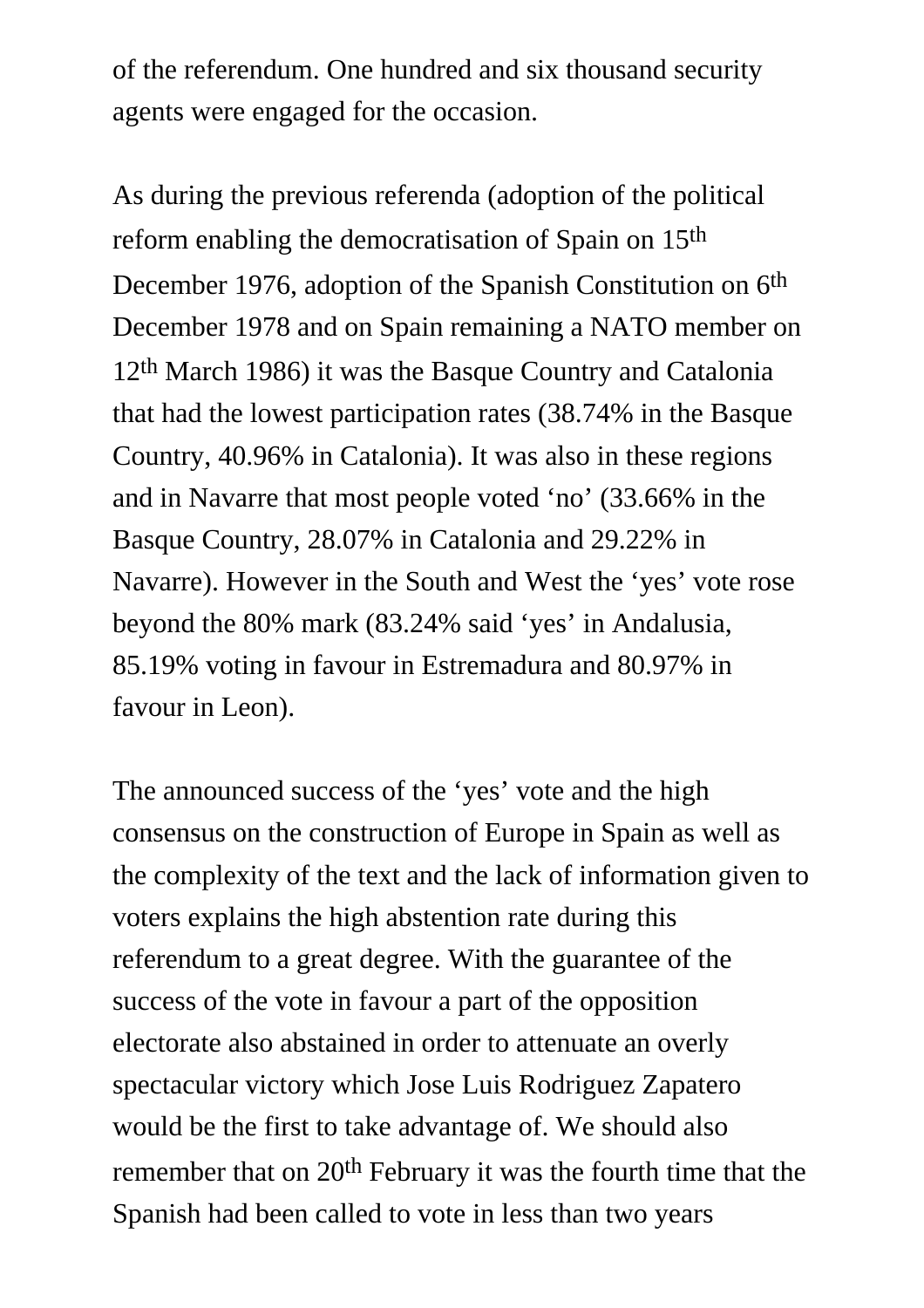(regional and local elections on 25th May 2003, general elections on 14th March 2004 and European elections on 13th June 2004). However the low participation rate, that is frequent in all Member States in electoral consultations involving the European Union, will be a source of concern simply because it shows how a major part of the electorate still considers Europe as an entity distant from their interests and concerns even though it is increasingly present and of major influence in their lives.

"*This participation rate is an example for no one in Europe because it is a failure*," declared Mariano Rajoy, president of the main opposition party, the Popular Party (PP). The conservative party leader, who had called to vote in favour of ratification, had maintained that he would only consider the participation rate as acceptable from 50% of the electorate on. The conservative leader accused the Prime Minister of having wanted to be the first in Europe to organise a referendum at all costs and to have rushed into convening a popular consultation without having taken the time to inform the Spanish. "*The participation rate was the lowest ever recorded in a national consultation in Spain. It is a failure for the person who convened it,"* maintained Miguel Angel Acebes, former Home Secretary to Jose Maria Aznar and secretary general of the conservative party.

As during the electoral campaign some members of the Socialist Party accused the opposition of having campaigned for the "yes" vote far too tentatively. In answer to these accusations the Popular Party reminded them that the main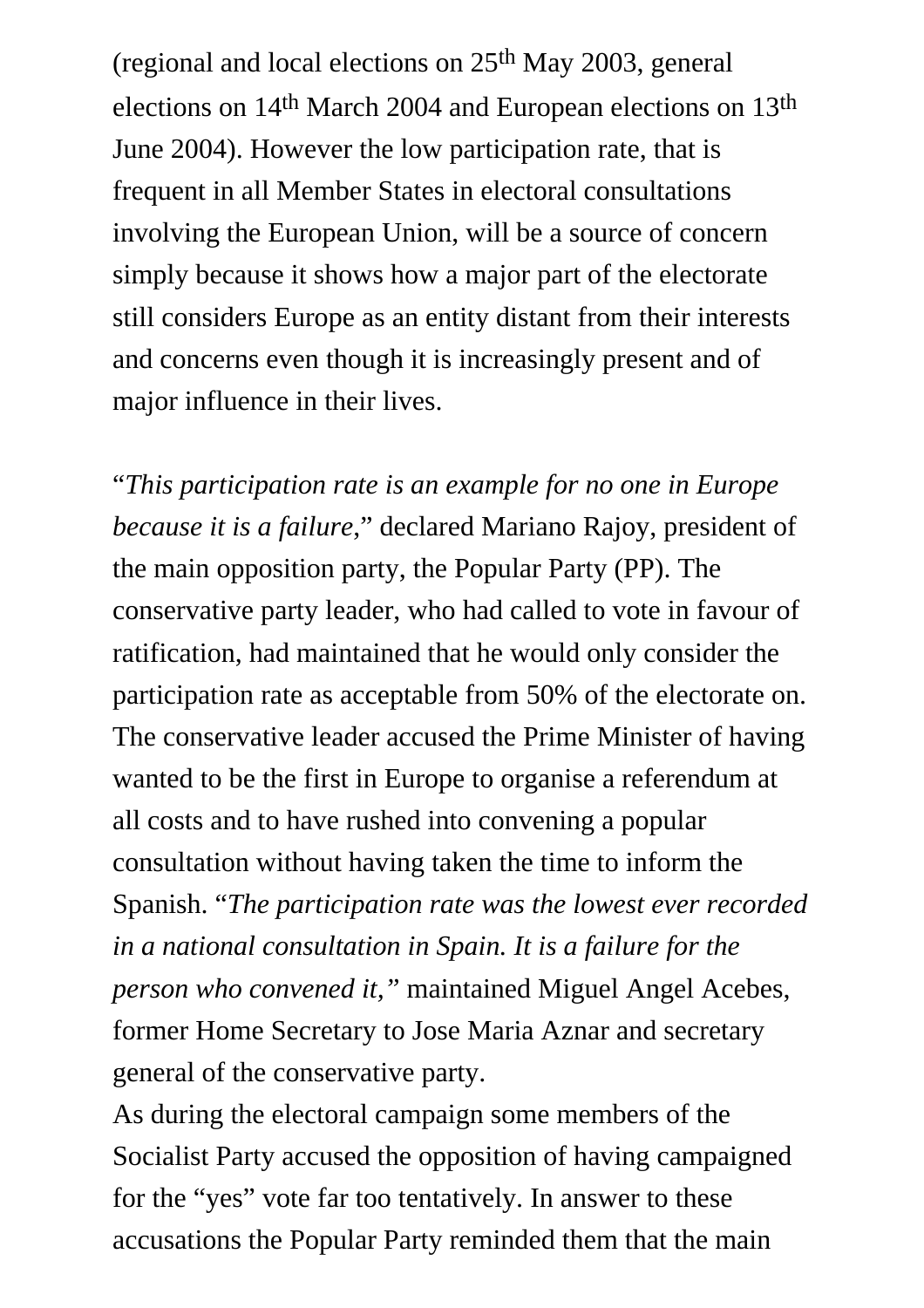defenders of the "no" vote – the United Left and Esquerra republicana de Catalonia (ERC)- were the parliamentary allies of the Socialist Party, a factor that helped to created a certain amount of confusion amongst the electorate.

In the losers' camp, Gaspar Llamazares, leader of the United Left (IU), that had called on its supporters to vote against ratification of the European text said he was, "*happy with the result of the "no" vote,"* stating that *"two and a half million voters fought tooth and nail*." He also said that the total of the "no's" and abstentions removed "*both legitimacy and credibility from the European constitutional process both in Spain and in Europe*." "*The low interest of the Spanish in the treaty proves that Europe will be built with its back turned on its citizens*," he declared.

Prime Minister Zapatero can therefore be happy since the result is as he had wanted it when organising this referendum, "*confirming Spain's return to the heart of Europe*," after his predecessor, Jose Maria Aznar (Popular Party, PP), had showed leanings towards the other side of the Atlantic. "*This will be a contribution worthy of a process in the construction of Europe to which we owe so much and from which we have also benefited so much and to which we are contributing*," he declared on 11th January last as he announced the date of the referendum to the Congress of Representatives. "*The support we had today in this referendum in favour of the European Constitution makes both Spain and Europe stronger. We, the Spanish, entered Europe at a late hour and in spite of*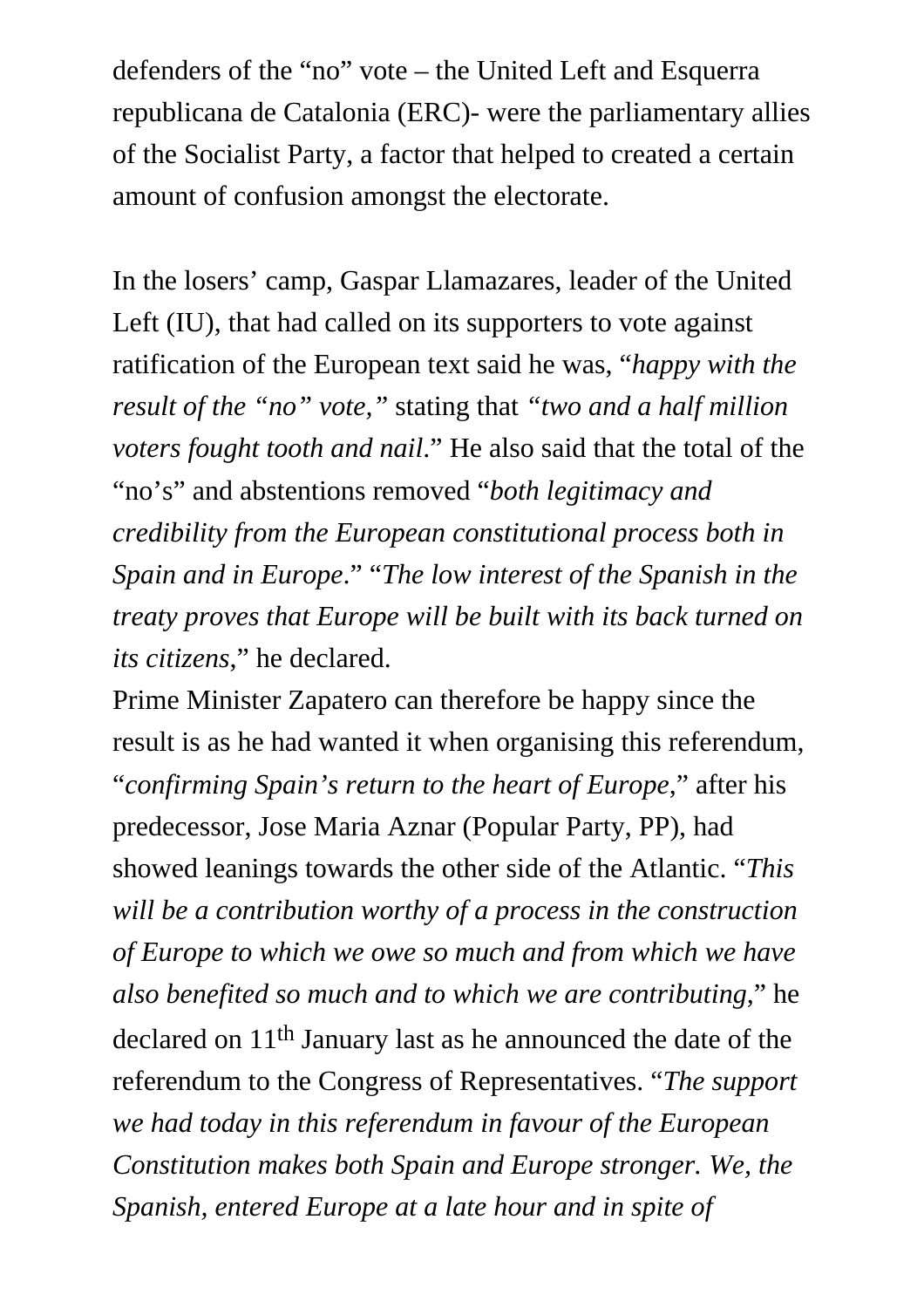*ourselves we have expressed our thanks,*" declared Zapatero. "*The Spanish have entered European history by sending a message out to our fellow citizens to follow us,"* he added. As far as the participation rate was concerned on the eve of the referendum the head of government pointed out "*that since no party had called for abstention, none could draw any advantage from abstention*. *In democracy the most important thing is the result not the participation rate,"* he added saying that he would be satisfied with the participation of one third of the electorate.

King Juan Carlos and his wife, Queen Sofia set the example by voting as early as 9:15 on Sunday morning in the polling station at the Monte del Pardo College in the north east of Madrid near his residence, the Palace of Zarzuela. Incidentally the sovereign was called to order by the president of the polling station just as he was about to vote, the latter having asked him for his identity papers! We should remember that for reasons of neutrality, King Juan Carlos never votes in the general elections. However the King did participate in the previous three referenda organised in Spain.

"*We want express our satisfaction at the referendum result in Spain. I think that we can now send out a sign of encouragement to the other Member States and to the 220 million people who will be called to vote on the Constitution*," declared Margot Wallström, vice-president of the European Commission and Commissioner for Institutional Relations and Communication. "*The participation rate is still a challenge*," she added. "*This is an additional reason to*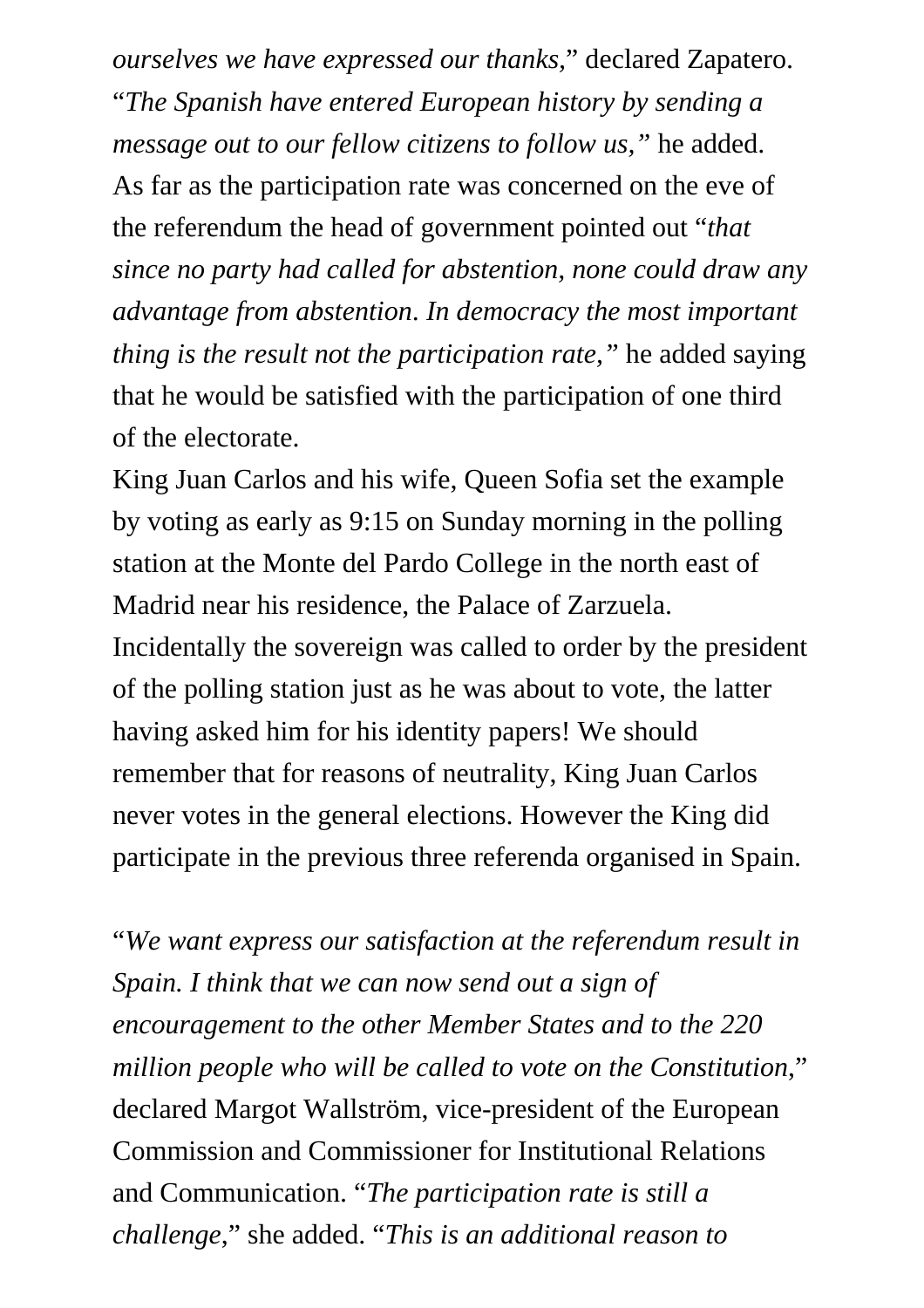*encourage governments, Parliaments, and European institutions to improve the campaign in informing the public about the Constitution."*

"*The Spanish have said "yes" to Europe, "yes" to the future .... European Commission is extremely happy,"* declared the President of the European Commission when the results were announced. "*Spain has clearly said "yes". By opening the way with this unambiguous vote in favour the Spanish people has sent a strong sign to its fellow citizens , who will be asked to vote on the Constitution in the coming months,"* José Manuel Durao Barroso.

"*I am convinced that the results in Spain will have a positive impact on the consultations that are to take place in other Member States in the European Union in the coming months. The Spanish has shown massive support for the Constitution. This is an important step in the ratification process*," maintained Javier Solana, High Representative for Foreign Policy. Finally, Josep Borrell, president of the European Parliament also expressed his pleasure at the major victory achieved by the "yes" vote. "*It is a very good result. It is a clear victory for the "yes" vote and it is a clear victory for the European Constitution,"* he emphasised.

In France, the President of the Republic Jacques Chirac expressed his satisfaction in the same way. "*This vote in favour of the Constitution and Europe by the Spanish people is a major sign and shows the way to the other countries who will be ratifying this treaty over the next few months,"*  declared Jacques Chirac. François Hollande, leader of the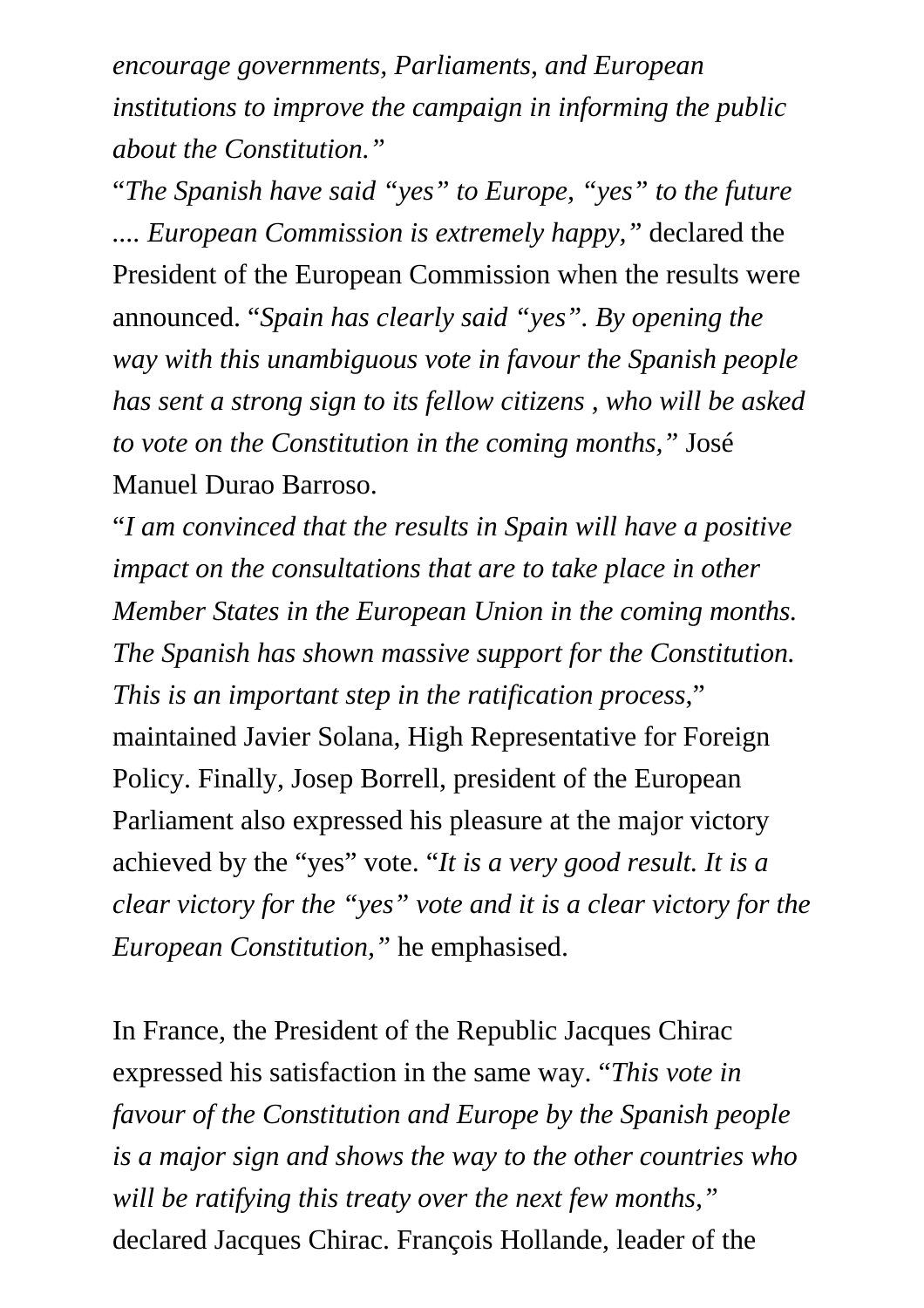Socialist Party (PS), indicated for his part, *"The Spanish have shown us the way, this unquestionable success is good news for Spain and for Europe*". The former President of the European Convention Valery Giscard d'Estaing exclaimed "*Bravo and many thanks to the Spanish."*

Prime Minister Zapatero did not forget that on Sunday evening the day when the Spanish were organising the first European referendum on the Constitution, his Portuguese neighbours were electing the representatives in their Parliament. "*After a long period of time both the Spanish and Portuguese clocks are now in harmony,"* he declared during a TV speech congratulating the Portuguese Socialist leader, Jose Socrates, on his victory in the general elections. After this great Spanish victory three countries will now submit the ratification of the European Constitution to referendum: the Netherlands, France and Luxembourg. Let us hope that the magnitude of the "yes" vote in Spain augurs well for the next popular consultations and that the voters will take heed of the words of a Spanish lawyer who, on voting, declared, "*it is an historic moment even though we don't realise it yet. When Europe expresses itself as one then it is the greatest power in the world."* 

> Corinne Deloy Translated by Helen Levy